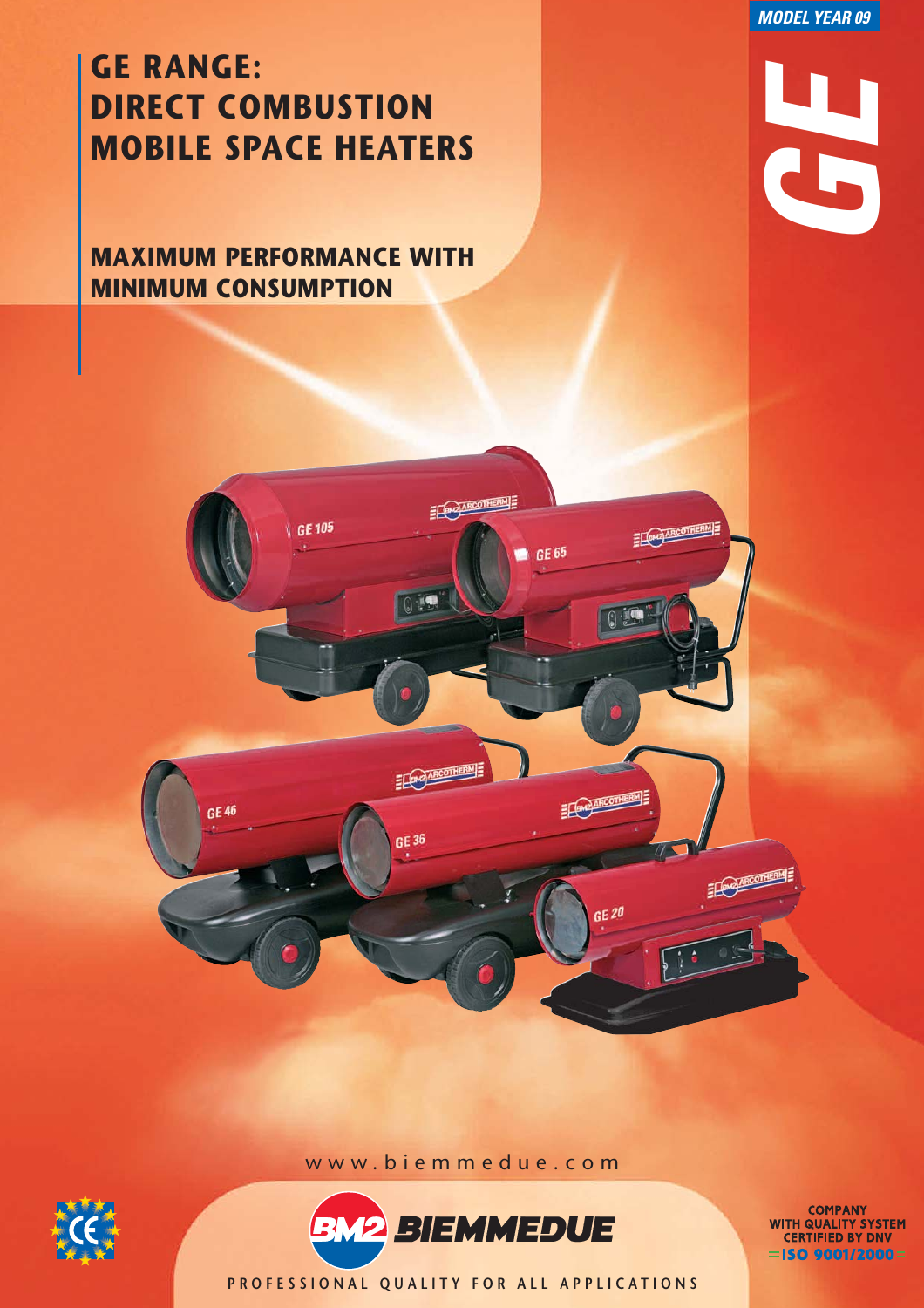# **GE RANGE: THE HEATERS THAT PROVIDE IMMEDIATE AND ECONOMICAL HEAT SUITABLE FOR ALL USES**

**With no flue removing fumes, they have 100% thermal efficiency and do not require any installation.**

**Ideal for drying, thawing and heating, space heaters of the GE range are widely used in the building sector, craft industry, agriculture, livestock rearing and all premises where there is sufficient ventilation.**

**Diesel or kerosene heaters of the GE range are easy to use and safe thanks to the safety devices that shut down the machine in the case of malfunctioning.**

#### **MAXIMUM PERFORMANCE**

Thanks to the perfect combustion and the absence of a flue the heater offers 100% thermal efficiency.

#### **IMMEDIATE HEAT**

Easy to transport anywhere it is needed, it can be started immediately providing hot air at maximum thermal power.

#### **RELIABILITY AND SAFETY**

The design is based on long experience, the materials are carefully chosen and the production process is subject to the strictest control procedures. Maximum safety and minimum maintenance.

#### **EASY TO USE**

All the models are light and compact and come complete with a handle, trolley and wheels (optional for model GE 20) as well as a simple and an easy-to-use control panel. The practical fuel filler cap means it is easy to fill the tank.

#### **TECHNICAL FEATURES**

The combustion technology is based on the use of a heavy-duty burner composed of a fan, a high capacity oil filter, a fuel pump and a set of electrodes. This design ensures, even in the worse operating conditions: - safe ignition even in dusty and damp

premises without the risk of clogging air filters;

- regular supply of thermal power even when very low on fuel;

- pre-ventilation for cleaning the combustion chamber;

- can be connected to a thermostat,

humidistat or timer.

#### **SAFETY THERMOSTAT**

*A safety thermostat on the combustion chamber extinguishes the flame automatically if the machine overheats.*



# **ELECTRODES - FUEL NOZZLES**

*The snap on deflector disk allows immediate access to the fuel nozzles and electrodes for quick and easy maintenance.*



#### **FUEL CIRCUIT**

*The fuel feed lines are in hydrocarbon resistant rubber, with a reinforced textile (GE 20, GE 36, GE 46) or metal (GE 65, GE 105) sheath, ensuring better resistance to cold climates and greater mechanical resistance to cutting surfaces or crushing. Furthermore these fuel lines can be safely fitted to the fuel pump, the fuel tank and the filter using high pressure crimp connectors or clamps.*



#### **COMBUSTION CHAMBER**

*The combustion chambers are manufactured using AISI 430 stainless steel with aluminised steel heat exchangers to guarantee a better heat exchange with the cooling air.*

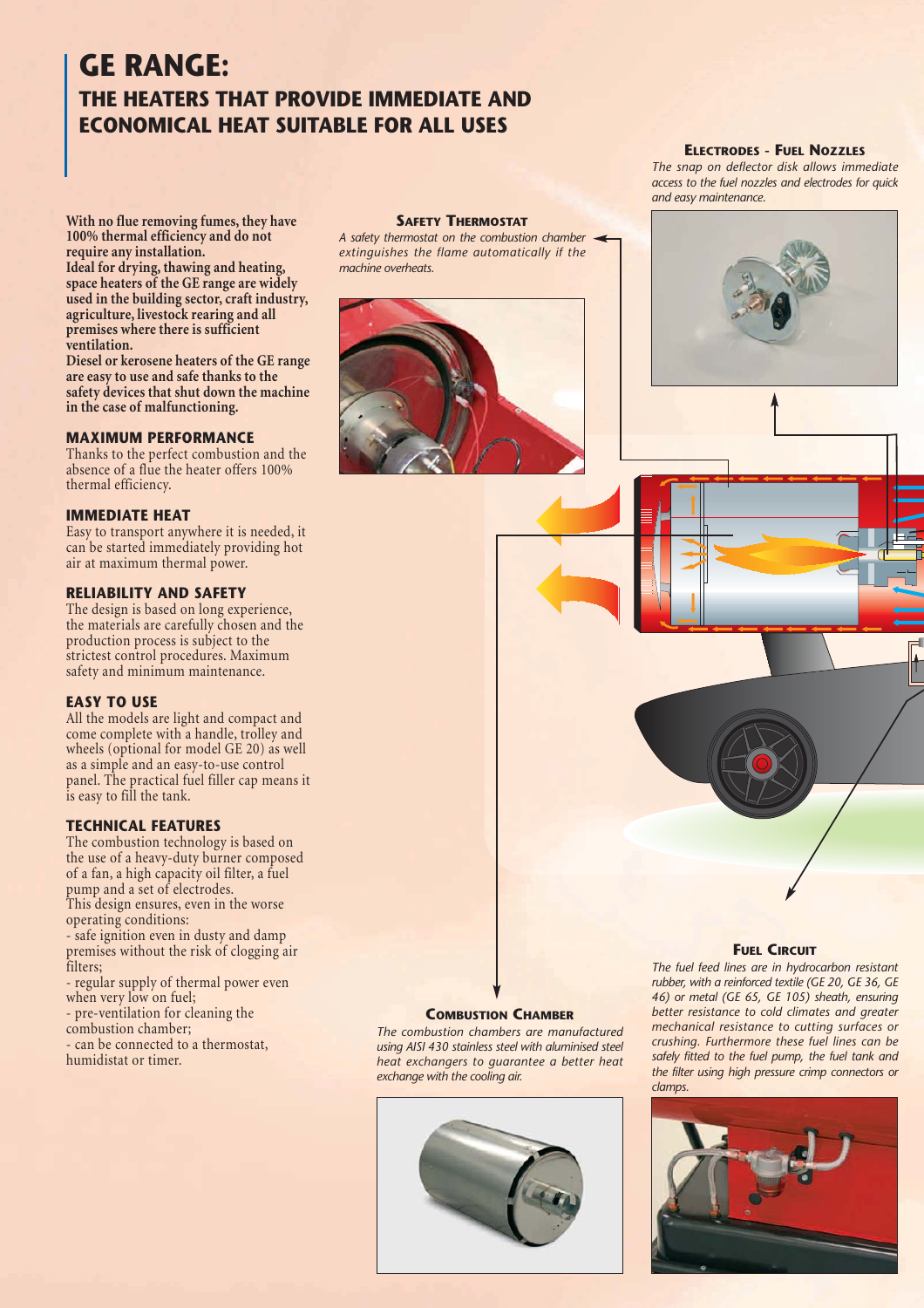#### **BURNER**

*The combustion head is professionally designed to ensure a perfect air-fuel mixture. The result is that all models offer almost total combustion, with a CO (carbon monoxide) level of 0 ppm (parts per million). The air can be regulated simply and intuitively using a practical and accurate graduated scale.*



#### **CONVEYANCE FAN, FUN-PUMP MOTOR, DANFOSS FUEL PUMP**

*To enhance the dynamic performance of the fan a conveyance unit has been added to provide a ducted fan. Furthermore, this acts as a guard that ensures safety during maintenance.*



**FUEL TANK CAP** *The fuel tap has a heavy duty bayonet-type cap.*



**POWER CORD BRACKET**

*A bracket on the body is provided for coiling the power cord during transport.*



**FUEL TANK DRAIN PLUG**

*On all models there is a drain plug on the fuel tank that allows the fuel to be drained off.*



#### **ELECTRIC CONTROL PANEL**

*The electric panel, in tough flameproof plastic, is built onto the plastic fuel tank to ensure there is no infiltration of water, dust, etc …).*

#### **FUEL TANK**

*The innovative design gives the machine a strong and compact appearance. The tank for the GE 36 and GE 46 models comes in tough hydrocarbonresistant polythene containing special additives for the use of the space heaters in particularly cold climates or in aggressive environments (livestock sheds). The more powerful GE 65 or GE 105 models a strong steel tank, allowing a high storage capacity.*







*On the models with a steel tank there is a plastic cover that prevents the infiltration of water, dust, etc.*

### *LEGEND*

*1 - Reset button with block (red), working (green) and stand-by (orange) indicator light 2 - Three way control switch:*

- *position 0 for stop*
- *position 1 for "continuous" on*
- *position 2 for on with ambient thermostat, humidistat, timer 3 - Socket for ambient thermostat,*

*humidistat, timer 4 - Voltage warning light (connected*

- *to the mains)*
- *5 Power cord outlet*